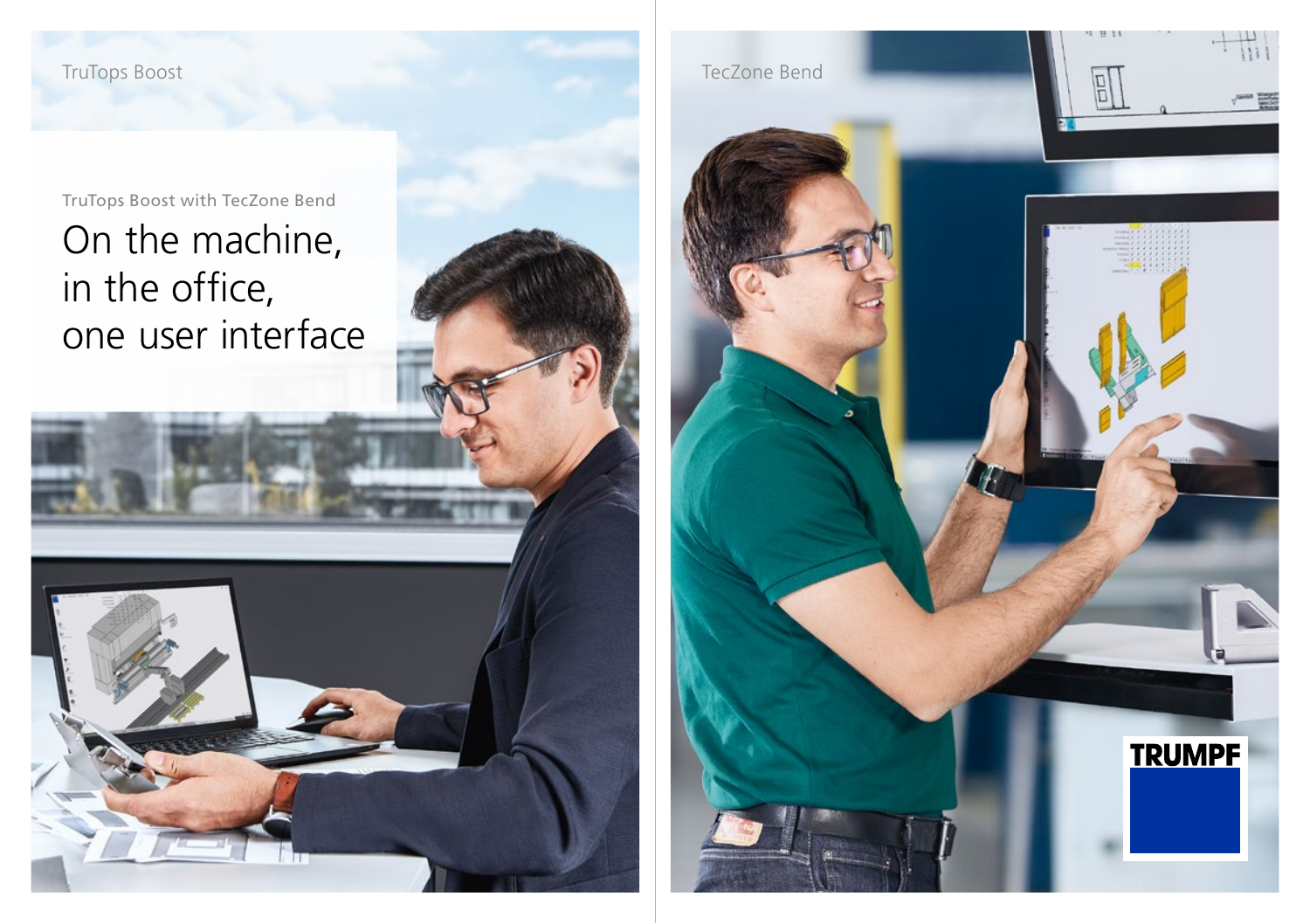# TecZone Bend **Programming on the machine – everything under control**

# **Intuitive handling**

The graphic user interface enables fast and simple programming on the machine. All relevant bending parameters are included, and the user is guided safely through the program. Automatically created 3D simulations illustrate the process for the operator.

## **Ultimate performance**

Within seconds TecZone Bend calculates programs and carries out a collision monitoring in real time. Hence, it is possible to carry out complex process steps securely, precisely and fast on the machine, without losing track.

### **Less setup time**

TecZone Bend allows for the optimization of setup plans making their use possible for many programs. With the prioritization of tools, favored tool lists and the optimization of setups, the workload for the operator is reduced considerably, and the machine is used more productively.

# TruTops Boost **Programming in the office – everything at a glance**

## **Ideal integration**

Unfold complex 3D parts with TruTops Boost and breakdown assemblies into individual components. In one easy step, you can unfold and create bending programs, the information from which can also be used for programming cutting solutions for punching machines.

## **Automatic adjustment**

Changes to parts which may have occurred in the program due to a tool change on the machine flow directly back into the design and can be adopted automatically by the cutting solution. Hence even when changes occur, you process reliably.

## **Multiple machines**

TruTops Boost allows you to create NC programs for multiple bending machines so that you always have the right bending program for flexible production planning.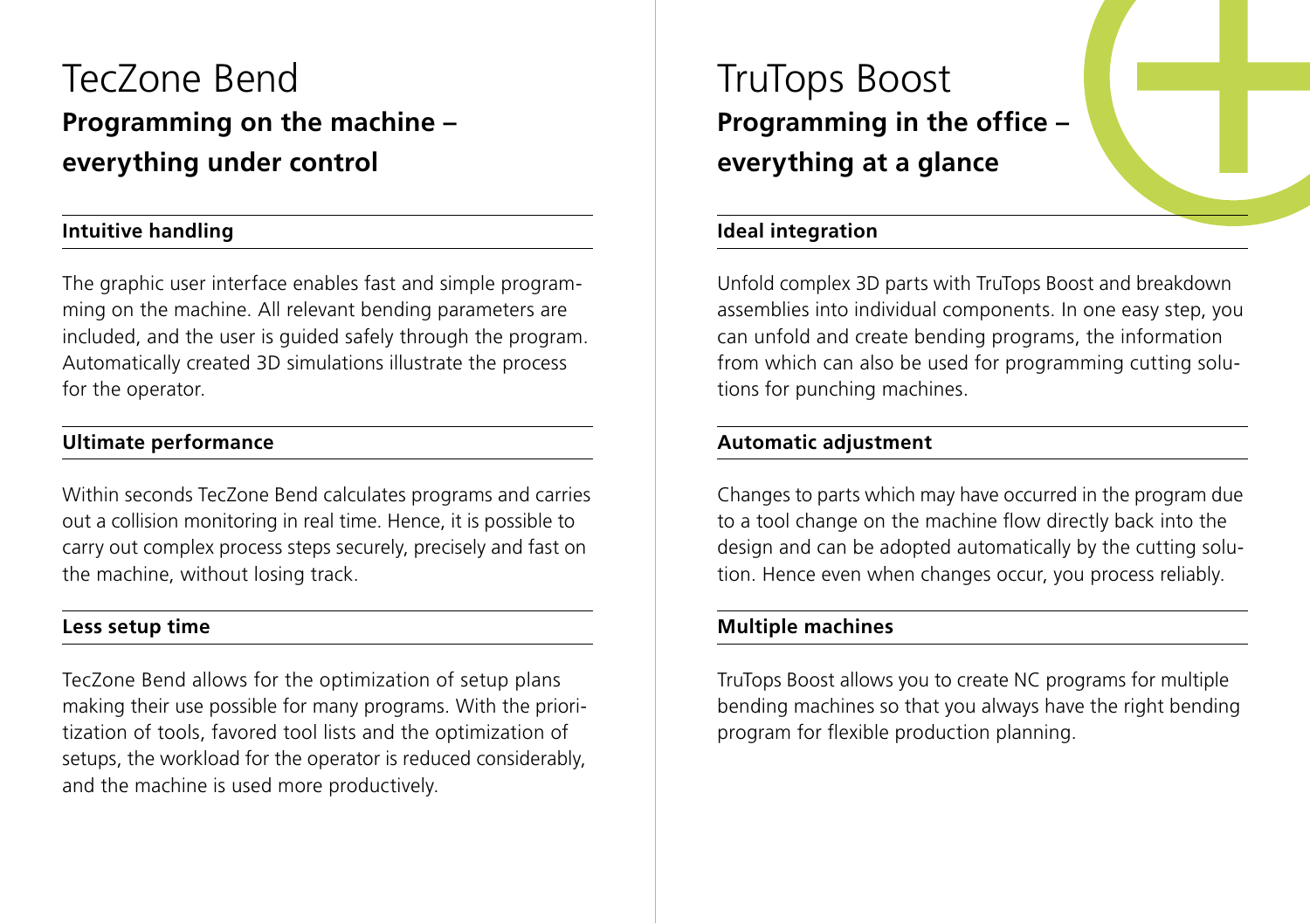# TruBend Cell 5000: Automated programming in record time

Are you already familiar with the latest generation of our bending cell TruBend Cell 5000? Now you can also use TruTops Boost with TecZone Bend or TecZone Bend as the stand-alone version to program this machine. Both versions enable you to program bend parts or the BendMaster within seconds – much faster than was previously possible with automated bending. For example, with just one click, you can simply change conveyor belts, issue palettes or redefine stack heights.

# **Programming features for automated bending**

- Collision monitoring and simulation are included in the program.
- If you already work with TecZone Bend, then the familiar TecZone Bend user interface will make working with the TruBend Cell 5000 particularly easy.
- Manual adjustment of gripper configuration, admission/ storage location, or changes to the bending program are just some of the interactions that are always possible.

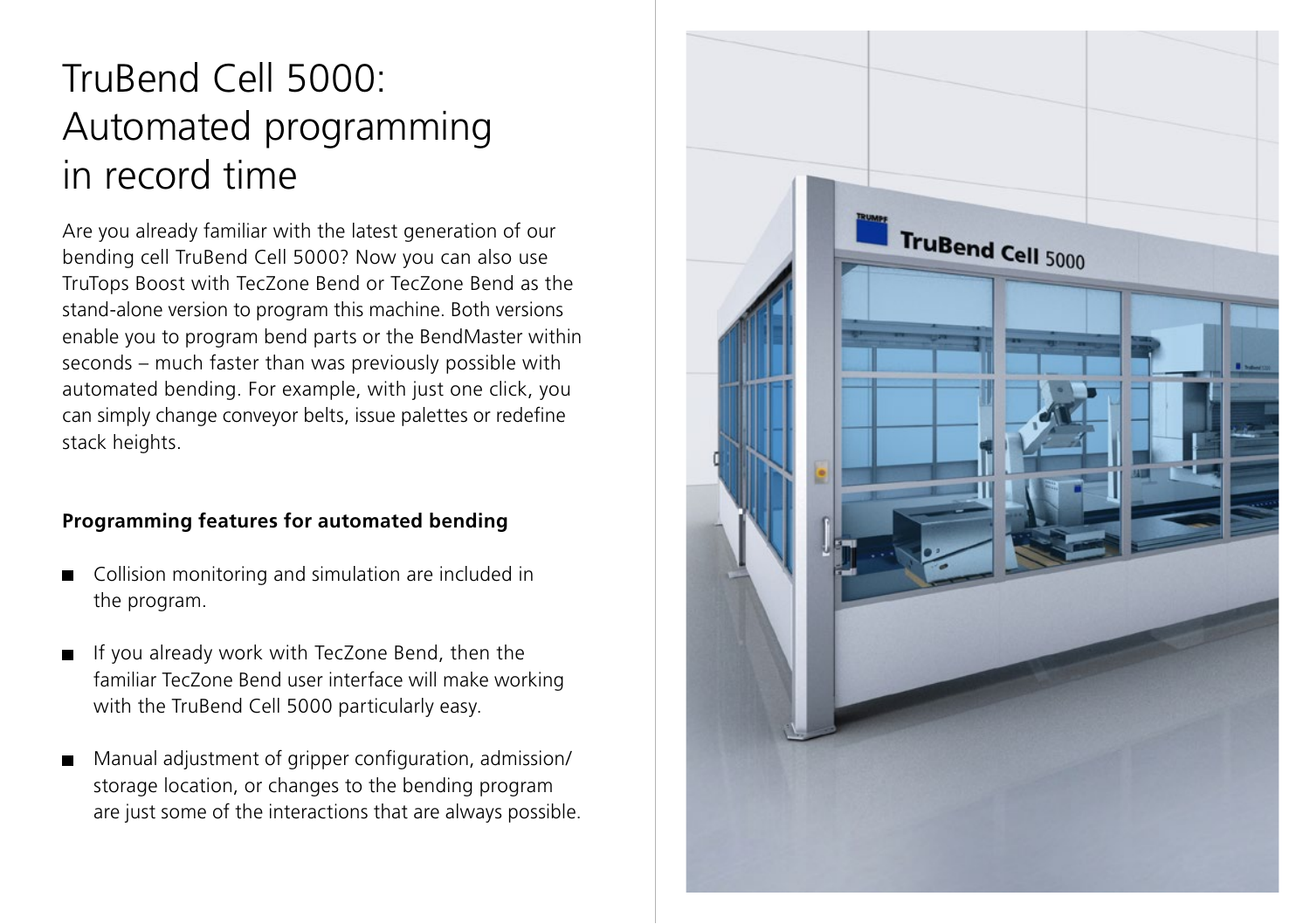# Tool Setup Optimizer: Less setup, more bending

The Tool Setup Optimizer for the TecZone Bend stand-alone version allows you to minimize the number of tool changes. This saves not only valuable time and effort – but also enables you to bend faster.

## **This is how the Tool Setup Optimizer works**

The TecZone Bend programming software creates the program for your bend parts. The Tool Setup Optimizer checks for which parts the very same tools are required and how the tooling stations can best be combined. Hence you are able to bend the largest number of parts possible with just one clamping process.

# Panel and die bending: Combine the programming

You can now combine the programming systems TecZone Bend for die bending and TecZone Fold for panel bending with just one click. This is ideal for those parts that you produce on manual panel and die bending machines – the extremely fast processing provided by both software solutions is always at hand.

# Panel bending: Make use of automatisms

In TruTops Boost automatisms are included which help you create your bend programs exceptionally quick offline.



For more information about new features, please contact us: technicalsales.software@de.TRUMPF.com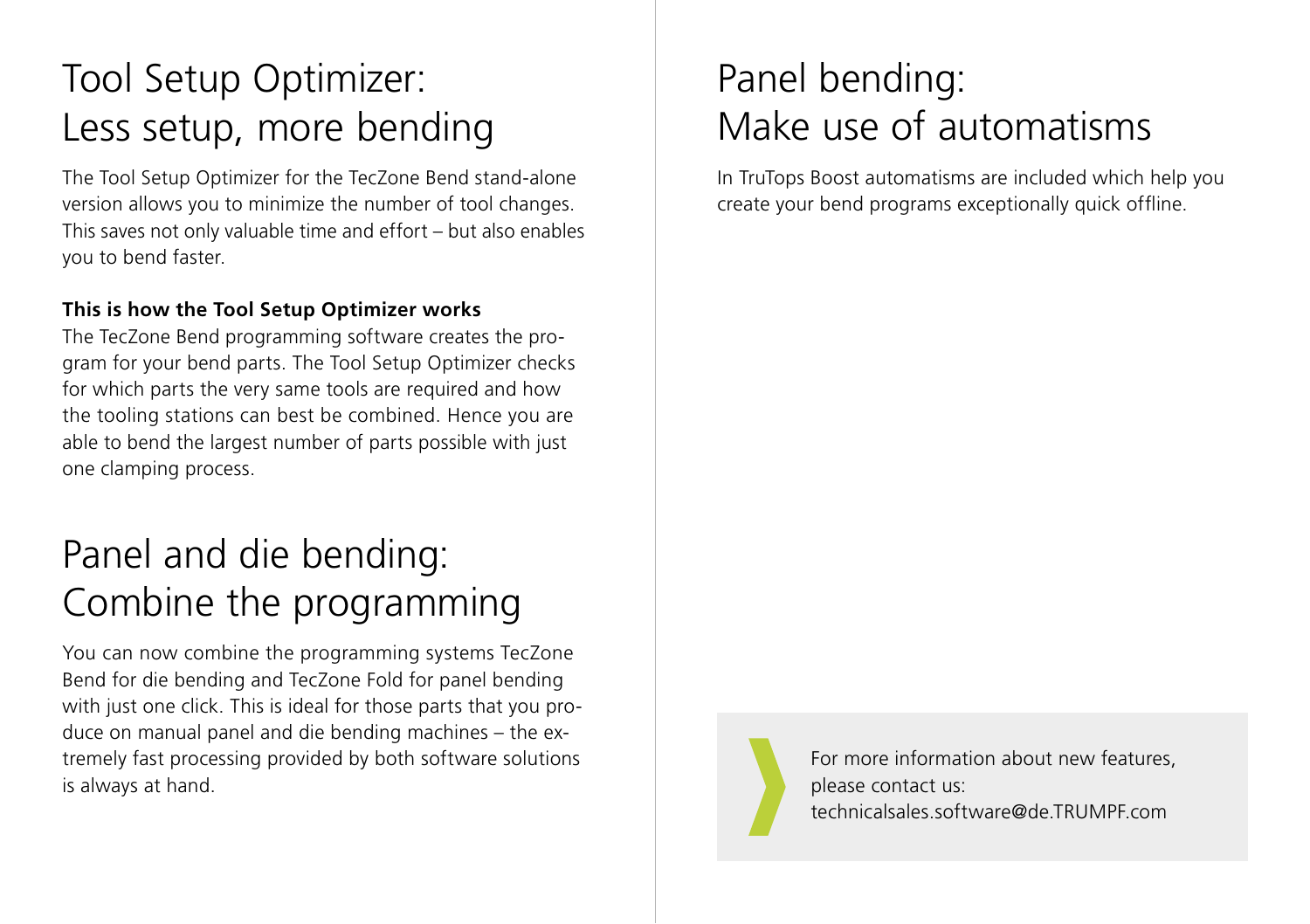

TruBend Cell 5000

# Programme wherever you are

Are you looking for an easier, faster and more efficient way to program your TRUMPF bending machines or the new bending cell TruBend Cell 5000? Thanks to the unified user interface of TruTops Boost with TecZone Bend, even complex jobs can be created, carried out and monitored better. For the first time TruTops Boost with TecZone Bend brings bending and shopfloor programming together, irrespective of whether you are in the office or working directly on the machine.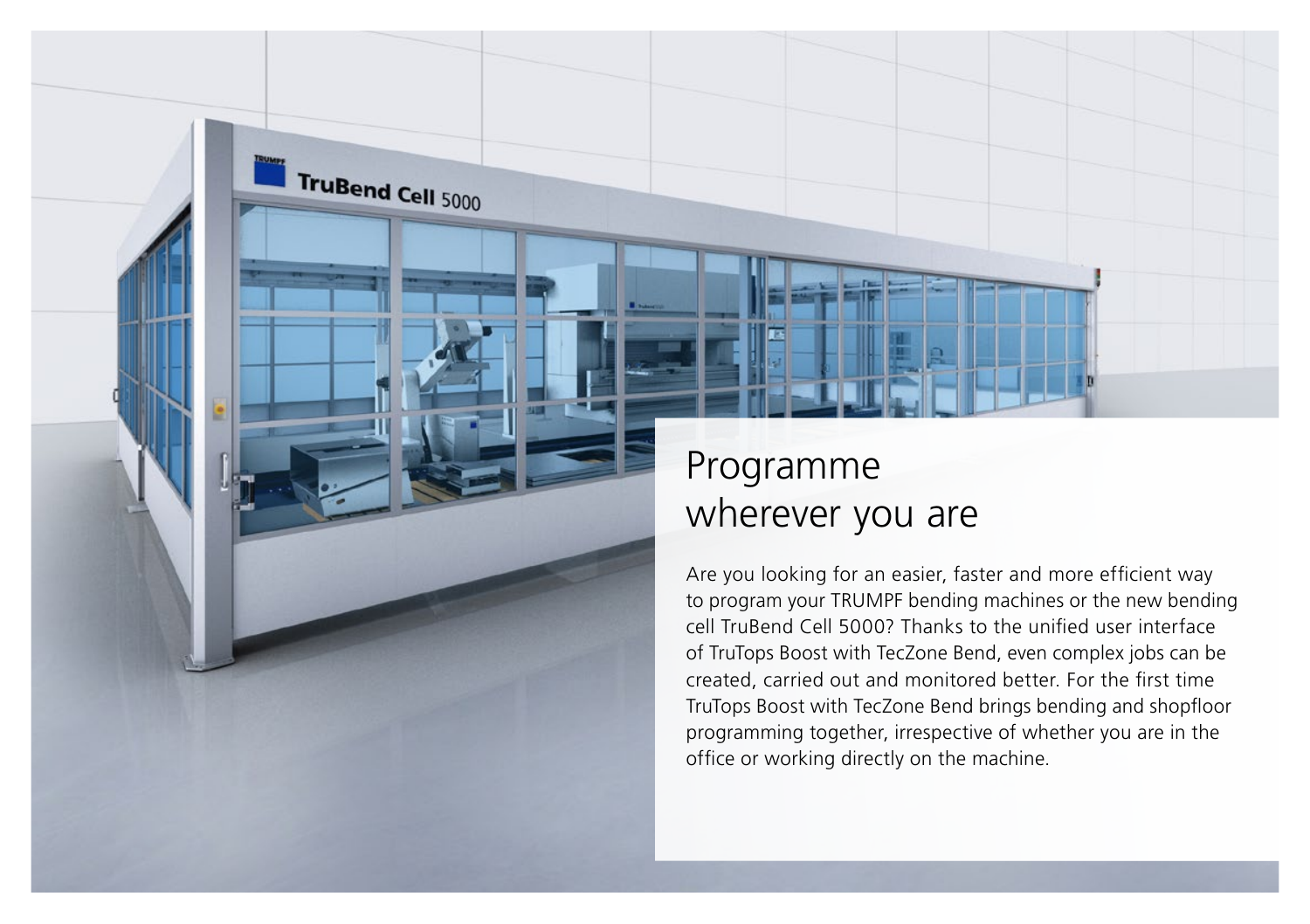# TruTops Boost

## **Connected intelligence across all sheet metal production processes**

TruTops Boost gives you a fast, order-driven solution for reliable programming of your cutting, bending and punching machines.



## **How does TruTops Boost optimize my processes?**

#### **Increased productivity**  $\blacksquare$

TruTops Boost connects your processes intelligently right from the initial order through to production. Dependencies between the creation of geometry, bending and cutting are recognized independently, thus optimizing the interplay with the machine.

## **Shortened overall runtimes**

TruTops Boost uses automatisms to simplify programming, thus making the whole process more efficient.

# **Enhanced process reliability**

TruTops Boost always delivers the optimal unfolding as both upstream and downstream steps are automatically aligned if the process changes.

| <b>CHANGE</b>                                  | <b>PAULT</b> LINES                                                   | <b>Test</b>              |                                                             |          |                                        |                                 |                                                                                                 |                                   |               |                      |
|------------------------------------------------|----------------------------------------------------------------------|--------------------------|-------------------------------------------------------------|----------|----------------------------------------|---------------------------------|-------------------------------------------------------------------------------------------------|-----------------------------------|---------------|----------------------|
| Channels<br><b>Electrici</b>                   | This country and last<br>and from Ford<br><b>COMMUNITY</b><br>ALC: Y | ø<br>÷<br>L <sub>0</sub> | il for a long cost<br>smark ages in<br>LAPARAS MODIFICATION |          |                                        |                                 |                                                                                                 |                                   |               |                      |
| <b>THAT</b>                                    | G<br><b>STATISTICS</b><br><b>MARINE CALL AND</b>                     |                          | <b>Tariff</b><br><b>WA</b>                                  |          | <b>Tucketia</b><br>Miller.             |                                 | <b>Director Business</b><br>36.34                                                               | <b>SHAKE</b><br><b>CONTRACTOR</b> |               |                      |
| ٠<br>mer<br>۰<br>$\epsilon$                    | TOWARD -                                                             | $5-6$                    | $\sim 100$                                                  |          |                                        |                                 |                                                                                                 |                                   |               |                      |
|                                                | e.<br><b>BUILDING CLAY, Alexander</b>                                |                          | <b>BIG</b> Deapt                                            |          |                                        |                                 |                                                                                                 |                                   | <b>WILDFA</b> | $0 = 10$             |
| <b>Dealers</b><br>$-$                          | ALC: U<br>Total Alberta Co.<br><b>BUSINESS FARM</b>                  | 3.6                      | <b>Name</b><br><b>SAMA</b><br><b>Top Viewer</b>             |          |                                        |                                 | Latin mushkasi  . 1012 Little by Ammarial<br>Import Adversion AV Monday<br>267-76 Edith, To you |                                   | 7.07          |                      |
| --<br>Almenaments                              | ALC U<br><b>With Arts In Art</b>                                     | 50                       | Unaniversity<br><b>Exhibits</b><br>List Lower               | п<br>٠   |                                        |                                 | Ormstein MI<br><b>Disk men</b><br><b><i><u>Personal AV</u></i></b><br>744 m                     |                                   | bru)          |                      |
| <b>Lease Property Co.</b><br>w<br><b>AM DE</b> | <b>READY</b><br>programs -<br><b>MATURALISM</b>                      | 4.6                      | <b>All ordinade and too</b><br>in ser<br><b>Chair</b>       | $\sim$   |                                        |                                 |                                                                                                 |                                   |               |                      |
| ◆<br><b>CHANGER</b>                            | −<br>m.<br><b><i><i>ALEN</i></i></b> WICKER                          | A 9                      | 2 ES O Beskins Programs (S)                                 |          |                                        |                                 |                                                                                                 |                                   |               | $\overline{1}$       |
| $-1$<br><b>STATISTICS</b><br><b>Phyllice</b>   | terra.<br><b>CONTRACT</b>                                            | $\pm 0$                  | $= 0$                                                       | American | <b>Pulling AT&amp; &amp; A Low WIT</b> | <b>CALLAST</b>                  | <b>SAN AND</b>                                                                                  |                                   | <b>STAND</b>  | $n = 1$              |
| <b>ELIMIN</b><br>--<br>--                      | <b>Schulter Will, John</b>                                           |                          | <b>STO A Graphique N</b>                                    |          |                                        |                                 |                                                                                                 |                                   |               | $-1$                 |
| --<br>$-$<br>$-$                               | <b>M.VL/Min</b><br><b>MARINE -</b><br><b>POLICE STATE AND</b>        | 3.6                      | $-36$<br>$A$ and                                            |          |                                        | <b><i>Related St D Like</i></b> |                                                                                                 | <b>COMP</b>                       |               | <b>MADY D. Com E</b> |
| $-0.05$<br><b>WATE</b>                         | ALC: Y<br>marine<br>mich in te te te                                 | A O                      |                                                             |          |                                        |                                 |                                                                                                 |                                   |               |                      |
|                                                |                                                                      |                          |                                                             |          |                                        |                                 |                                                                                                 |                                   |               | tes (incorporate)    |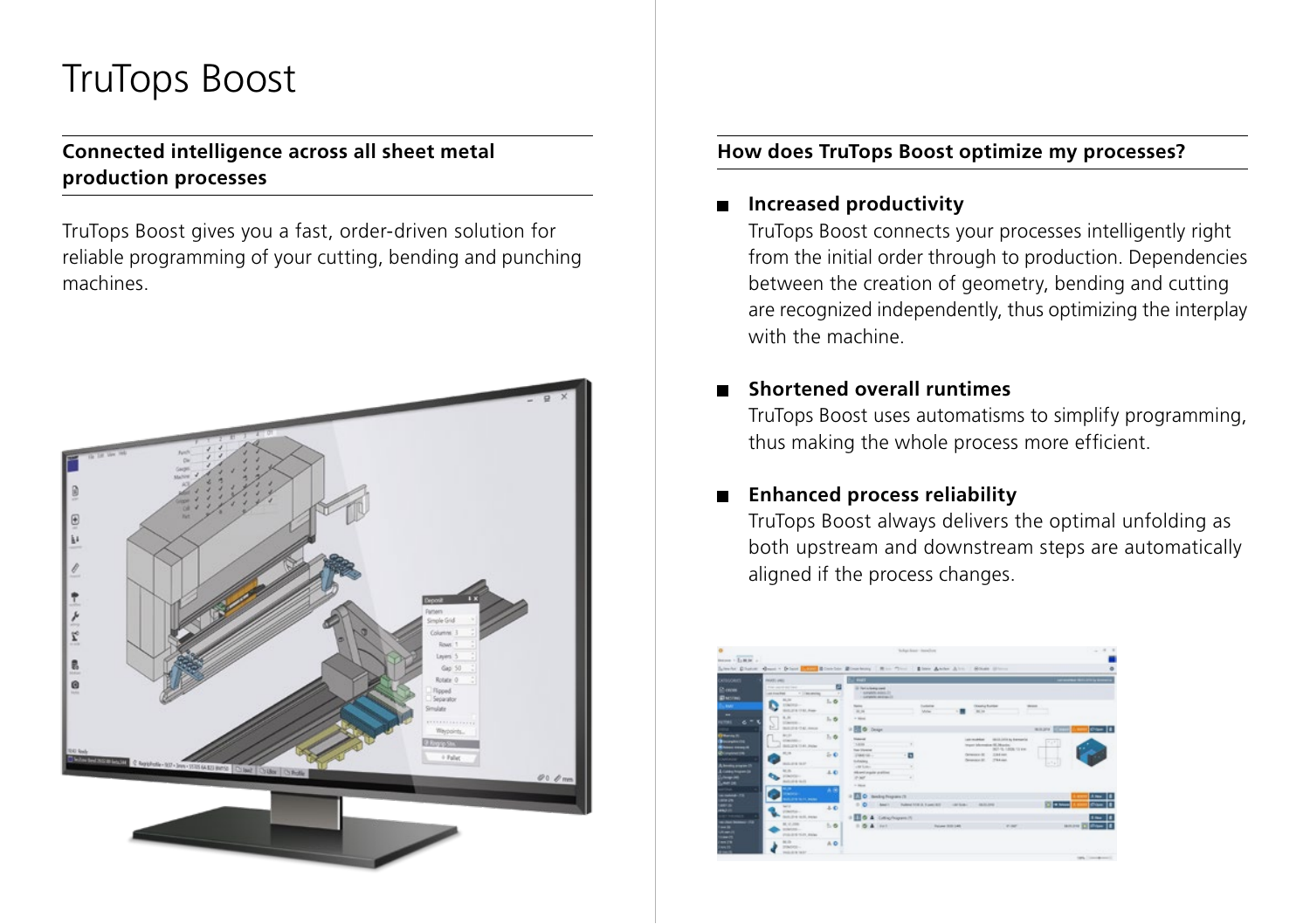# Advantages of TruTops Boost with TecZone Bend

### **Highest performance**

**01**

**02**

Automatic calculation of programs takes place in just seconds, even for complex parts.

### **Fast collision monitoring**

When changing tools or the bending sequence, the collision monitoring takes place in real time.

### **Ideal integration**

Information that is relevant for cutting, such as forming, is taken into account when the bending program is created and is realigned for the cutting solution.

### **04**

**03**

### **Intuitive handling**

In TecZone Bend, only information that is actually required is visible, both tools or the bending sequence can easily be altered.

### **Your stand-alone solution for bending**

With TecZone Bend stand-alone, TRUMPF provides a solution for those customers who really have focussed on bending.

### **Program directly on the machine**

TecZone Bend shop-floor programming is available as an option for your bending machine.

### **How do I get TecZone Bend? How do I get TruTops Boost with TecZone Bend?**

### **Simply upgrade**

Do you have a TRUMPF software service agreement? If so you will receive the new user interface via an update free of charge.

### **Buy now!**

Secure your competitive advantage: TruTops Boost for programming your cutting, bending and punching machines.